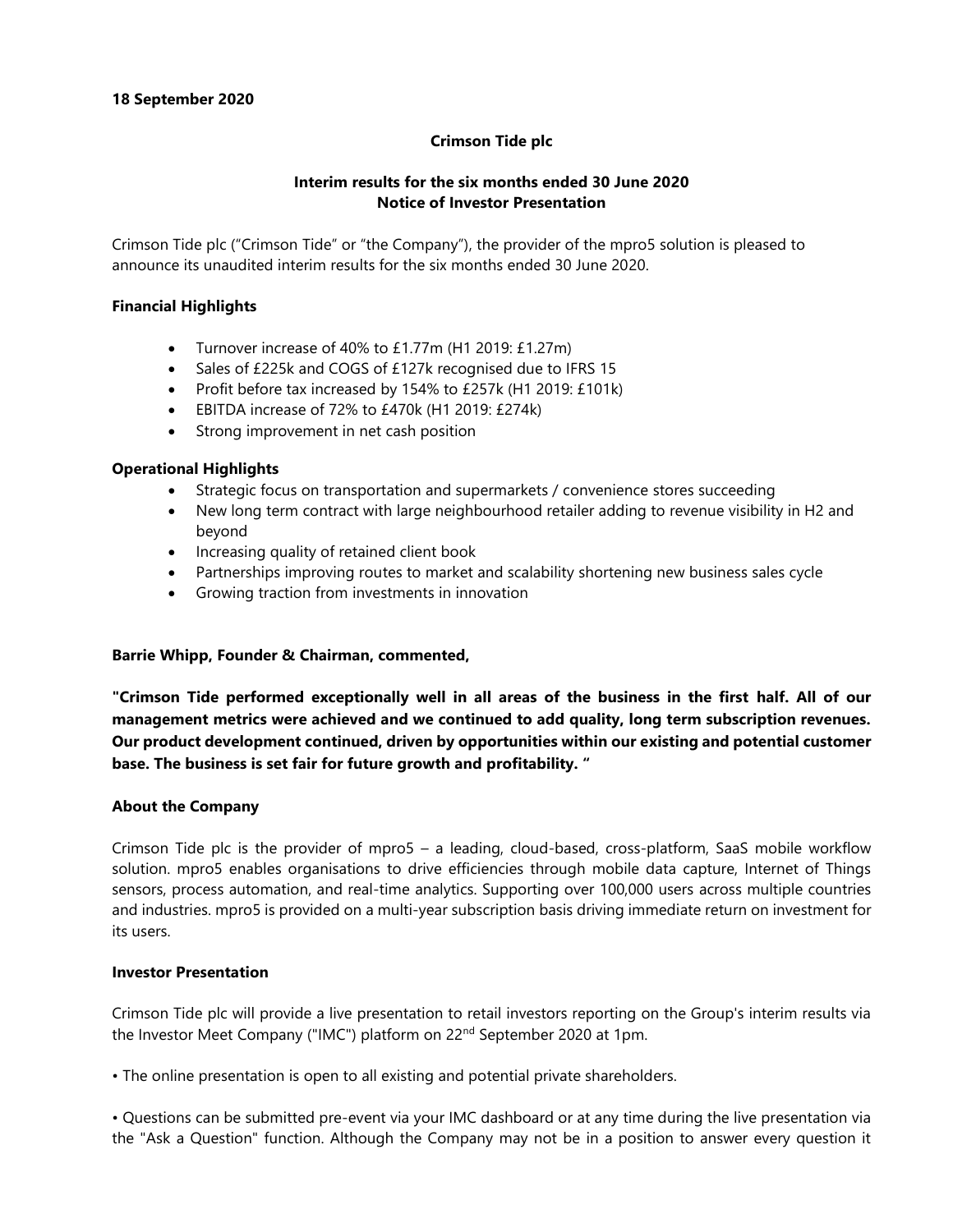receives, it will address the most prominent within the confines of information already disclosed to the market. Responses to the Q&A from the live presentation will be published at the earliest opportunity on the Investor Meet Company platform.

• Investor feedback can also be submitted directly to management post-event to ensure the Company can understand the views of all elements of its shareholder base.

Investors can sign up to Investor Meet Company for free and add to meet Crimson Tide plc via:

<https://www.investormeetcompany.com/crimson-tide-plc/register-investor>

Investors who have already registered and added to meet the Company will be automatically invited.

Enquiries:

| <b>Crimson Tide plc</b><br>Barrie Whipp / Luke Jeffrey                                                                             | +44 1892 542444  |
|------------------------------------------------------------------------------------------------------------------------------------|------------------|
| finnCap Ltd (Nominated Adviser and Broker)<br>Corporate Finance: Julian Blunt / James Thompson<br>Corporate Broking: Andrew Burdis | +44 20 7220 0500 |
| <b>Alma PR (Financial PR)</b><br>Josh Royston                                                                                      | +44 7780 901979  |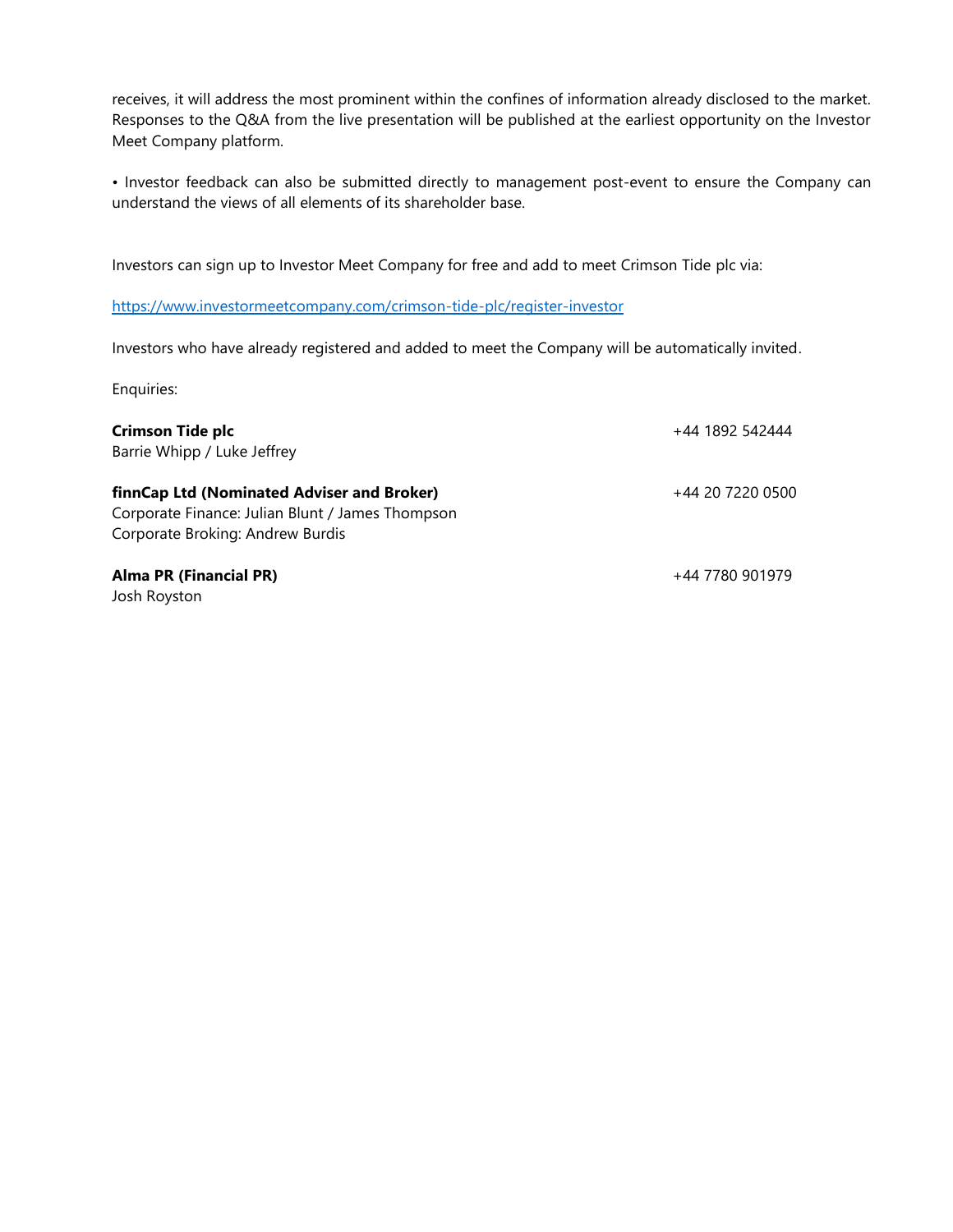### **Chairman's Statement**

By all measures, I am very pleased with the performance of Crimson Tide in the first half of 2020. A great deal of focus will be placed upon our financial results; however, the Company has continued to grow into a position of strength in terms of its client base, breadth of offering and quality of contract. Contracts won early in the year do have a more significant effect on full year performance which gives us confidence for the second half and beyond.

We continued to add to our base subscriber revenue, particularly in the supermarket and rail sectors with long term contracts. The board is just as focused on retention and extension of its existing book and we have been particularly pleased with our success in this area with existing clients adding both functionality and volume to their subscription bases. Our largest client contracts now extend for at least another three years and we managed to secure one of the country's largest neighbourhood retailers on a five-year contract. The credibility of our client base means that we spend less time in convincing new clients of the benefits of mpro5.

Our development team has grown, and we have invested a great deal of time in core improvements to the mpro5 platform. Single Sign On, a new API and further IoT (Internet of Things) development give us opportunities to integrate with enterprise software as well as sensor hardware. These areas, considered cuttingedge and speculative by many, are producing strong interest, which confirms our belief that they will result in contract generation and healthy returns on investment.

In some ways, we are limited by our comparative size to the breadth of opportunity open to us. Current plans in terms of the expansion of the capabilities of mpro5 involve further developments in IoT, particularly population movement and density, as well as expansion of the API into other enterprise software. We have agreed an extension of one of our significant healthcare contracts and this has led us to commence work on an entirely new version of mpro5 for health which is scheduled to beta in the coming months. This will allow us to consolidate our healthcare versions as well as attack new opportunities.

Our growing partner channel is consistently introducing new opportunities. Whilst this has a minor effect on gross margin, it does mean that the cost of sourcing new business decreases and assists us with onboarding and client satisfaction. We hope to conclude further partnerships in due course, which will have the effect of expanding our sales team and reach.

Crimson Tide is well set financially, has a team to deliver further growth and an enviable client base. Thanks to our fantastic team, led by Luke Jeffrey, we have not been affected by recent political and health events, which shows our strength and agility. These facts should see us continue to grow and, with our high margin, long term contracted revenue book and innovative nature, we are confident for the future.

**Barrie Whipp** Founder & Chairman 18 September 2020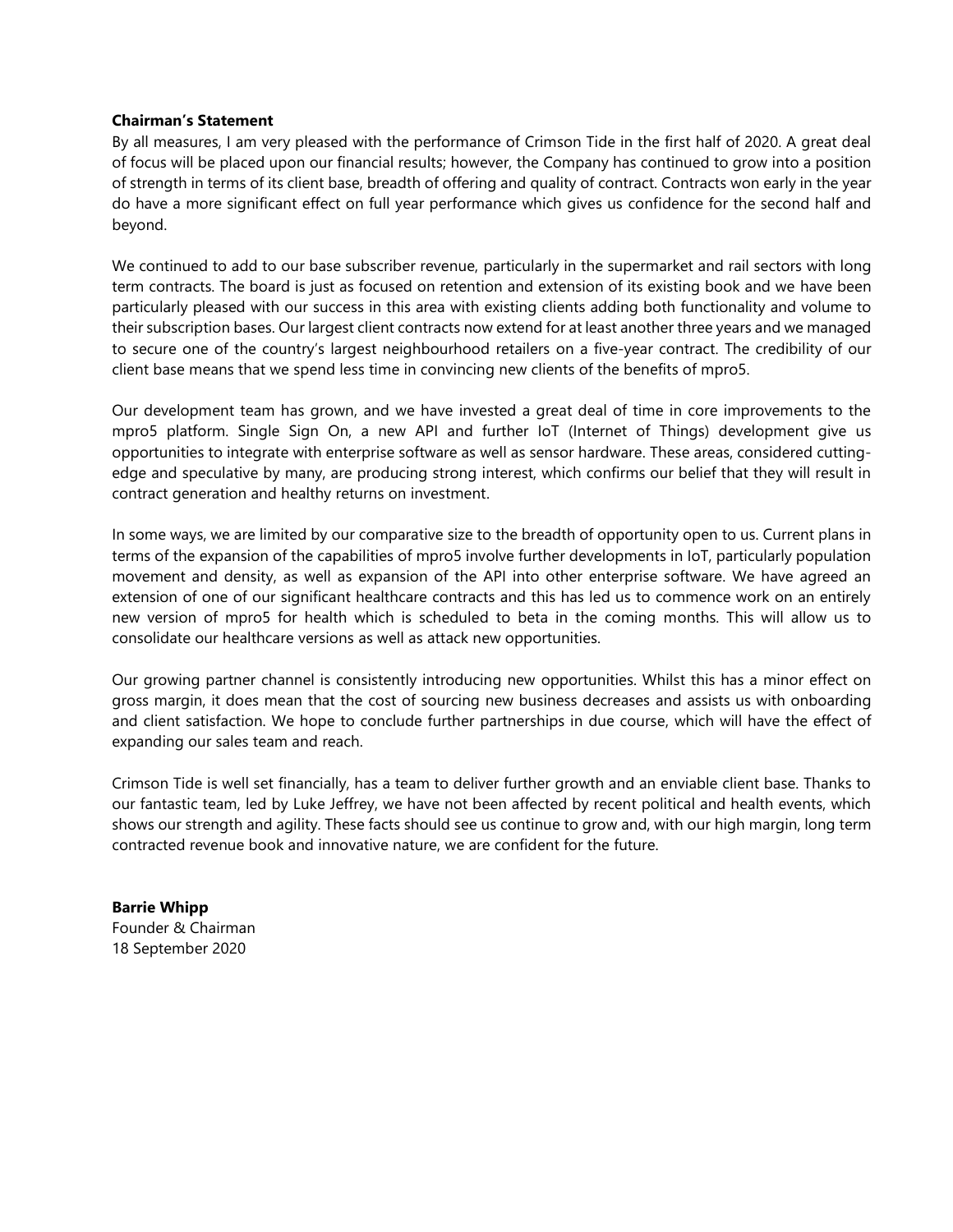### **Crimson Tide plc Condensed Consolidated Statement of Profit or Loss for the 6 months to 30 June 2020**

|                                                                       | <b>Unaudited</b><br><b>6 Months</b><br>ended<br>30 June<br>2020<br>£000 | <b>Unaudited</b><br><b>6 Months</b><br>ended<br>30 June<br>2019<br>£000 | <b>Audited</b><br>12 Months<br>ended 31<br><b>December</b><br>2019<br>£000 |
|-----------------------------------------------------------------------|-------------------------------------------------------------------------|-------------------------------------------------------------------------|----------------------------------------------------------------------------|
| Revenue                                                               | 1,770                                                                   | 1,267                                                                   | 2,921                                                                      |
| Cost of providing services                                            | (239)                                                                   | (162)                                                                   | (375)                                                                      |
| Cost of sales of goods                                                | (127)                                                                   |                                                                         |                                                                            |
| <b>Gross Profit</b>                                                   | 1,404                                                                   | 1,105                                                                   | 2,546                                                                      |
| Other income                                                          |                                                                         |                                                                         | 135                                                                        |
| Administrative expenses                                               | (1, 128)                                                                | (985)                                                                   | (2, 285)                                                                   |
| <b>Operating profit</b>                                               | 276                                                                     | 120                                                                     | 396                                                                        |
| Finance costs                                                         | (19)                                                                    | (19)                                                                    | (44)                                                                       |
| <b>Profit before taxation</b>                                         | 257                                                                     | 101                                                                     | 352                                                                        |
| Taxation                                                              |                                                                         |                                                                         |                                                                            |
| Profit for the period attributable to equity holders<br>of the parent | 257                                                                     | 101                                                                     | 352                                                                        |

| <b>Earnings per share</b>           | <b>Unaudited</b><br><b>6 Months</b><br>ended<br>30 June<br>2020 | <b>Unaudited</b><br><b>6 Months</b><br>ended<br>30 June<br>2019 | <b>Audited</b><br>12 Months<br>ended 31<br><b>December</b><br>2019 |
|-------------------------------------|-----------------------------------------------------------------|-----------------------------------------------------------------|--------------------------------------------------------------------|
| Basic earnings per Ordinary Share   | 0.06 <sub>p</sub>                                               | 0.02 <sub>p</sub>                                               | 0.08p                                                              |
| Diluted earnings per Ordinary Share | 0.06 <sub>p</sub>                                               | 0.02 <sub>p</sub>                                               | 0.08p                                                              |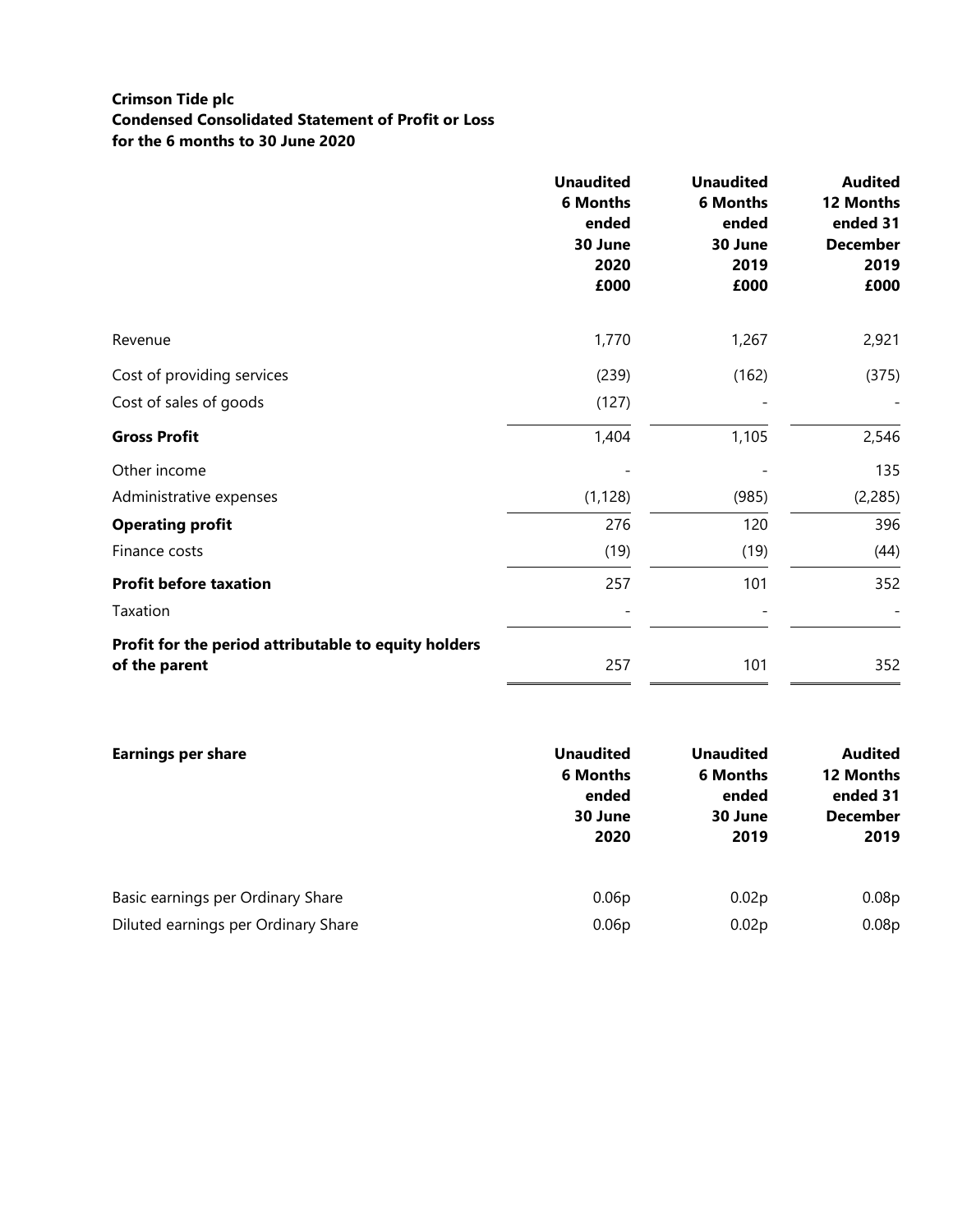## **Condensed Consolidated Statement of Comprehensive Income for the 6 months to 30 June 2020**

|                                                        | <b>Unaudited</b><br><b>6 Months</b><br>ended<br>30 June<br>2020<br>£000 | <b>Unaudited</b><br><b>6 Months</b><br>ended<br>30 June<br>2019<br>£000 | <b>Audited</b><br>12 Months<br>ended 31<br><b>December</b><br>2019<br>£000 |
|--------------------------------------------------------|-------------------------------------------------------------------------|-------------------------------------------------------------------------|----------------------------------------------------------------------------|
| Profit for the period                                  | 257                                                                     | 101                                                                     | 352                                                                        |
| Other comprehensive income/(loss) for period:          |                                                                         |                                                                         |                                                                            |
| Exchange differences on translating foreign operations | 6                                                                       |                                                                         | (3)                                                                        |
| Total comprehensive profit recognised in the period    |                                                                         |                                                                         |                                                                            |
| and attributable to equity holders of parent           | 263                                                                     | 101                                                                     | 349                                                                        |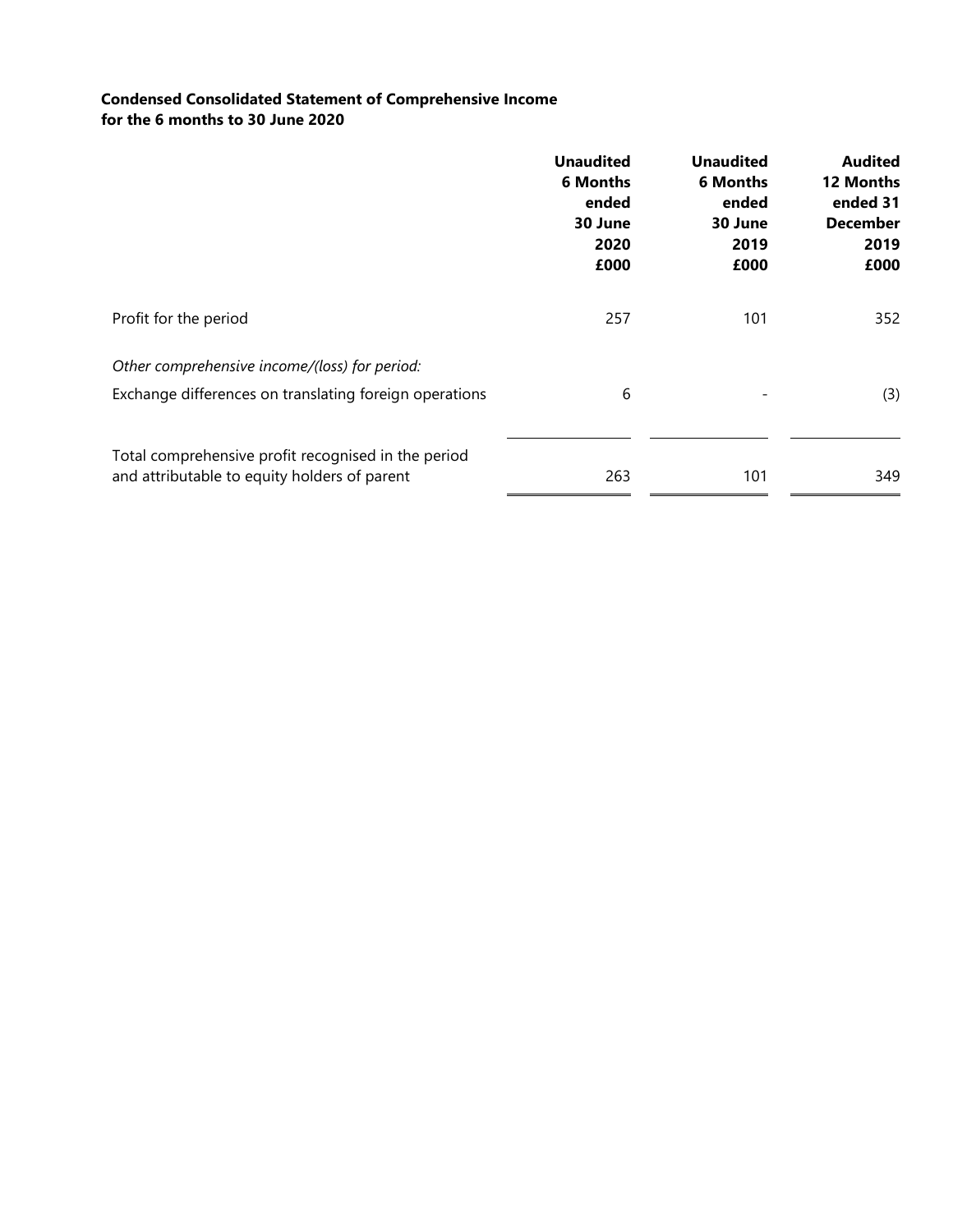# **Condensed Consolidated Statement of Financial Position at 30 June 2020**

|                                      | <b>Unaudited</b> | <b>Unaudited</b> | <b>Audited</b>  |  |
|--------------------------------------|------------------|------------------|-----------------|--|
|                                      | As at            | As at            | <b>As at 31</b> |  |
|                                      | 30 June          | 30 June          | <b>December</b> |  |
|                                      | 2020             | 2019             | 2019            |  |
|                                      | £000             | £000             | £000            |  |
| <b>ASSETS</b>                        |                  |                  |                 |  |
| <b>Non-current assets</b>            |                  |                  |                 |  |
| Intangible assets                    | 2,247            | 2,019            | 2,118           |  |
| Equipment, fixtures & fittings       | 291              | 354              | 325             |  |
| Right-of-use asset                   | 121              | 176              | 149             |  |
| Deferred tax asset                   | 32               | 32               | 32              |  |
| <b>Total non-current assets</b>      | 2,691            | 2,581            | 2,624           |  |
| <b>Current assets</b>                |                  |                  |                 |  |
| Inventories                          | 6                | 14               | 12              |  |
| Trade and other receivables          | 1,018            | 984              | 1,220           |  |
| Cash and cash equivalents            | 1,052            | 489              | 320             |  |
| <b>Total current assets</b>          | 2,076            | 1,487            | 1,552           |  |
| <b>Total assets</b>                  | 4,767            | 4,068            | 4,176           |  |
| <b>LIABILITIES</b>                   |                  |                  |                 |  |
| <b>Current liabilities</b>           |                  |                  |                 |  |
| Trade and other payables             | 820              | 552              | 474             |  |
| Borrowings                           | 18               | 33               | 31              |  |
| Lease liabilities                    | 221              | 155              | 228             |  |
| <b>Total current liabilities</b>     | 1,059            | 740              | 733             |  |
| <b>Non-current liabilities</b>       |                  |                  |                 |  |
| Borrowings                           | 8                | 23               | 9               |  |
| Lease liabilities                    | 163              | 284              | 165             |  |
| <b>Total non-current liabilities</b> | 171              | 307              | 174             |  |
| <b>Total liabilities</b>             | 1,230            | 1,047            | 907             |  |
| <b>Net assets</b>                    | 3,537            | 3,021            | 3,269           |  |
|                                      |                  |                  |                 |  |
| <b>EQUITY</b>                        |                  |                  |                 |  |
| Share capital                        | 457              | 457              | 457             |  |
| Share premium                        | 148              | 148              | 148             |  |
| Other reserves                       | 480              | 478              | 475             |  |
| Reverse acquisition reserve          | (5,244)          | (5, 244)         | (5, 244)        |  |
| Retained profits                     | 7,696            | 7,182            | 7,433           |  |
| <b>Total equity</b>                  | 3,537            | 3,021            | 3,269           |  |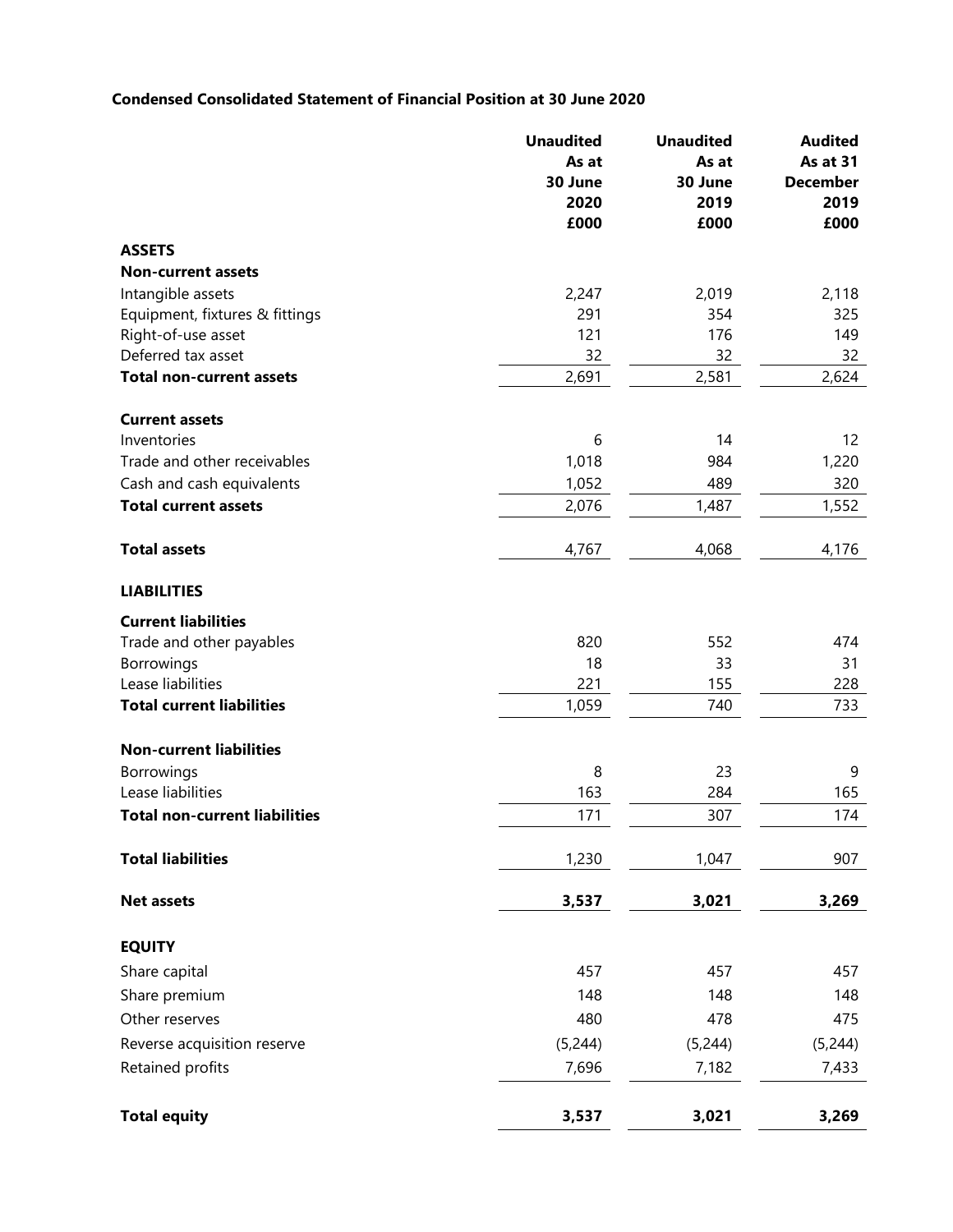# **Condensed Consolidated Statement of Changes in Equity**

# **Six-month period ended 30 June 2020 (Unaudited)**

|                                   | <b>Reverse</b><br>acquisi-      |                                 |                                  |                          |                                     |                      |
|-----------------------------------|---------------------------------|---------------------------------|----------------------------------|--------------------------|-------------------------------------|----------------------|
|                                   | <b>Share</b><br>capital<br>£000 | <b>Share</b><br>premium<br>£000 | <b>Other</b><br>reserves<br>£000 | tion<br>reserve<br>£000  | <b>Retained</b><br>earnings<br>£000 | <b>Total</b><br>£000 |
| Balance at 31<br>December 2019    | 457                             | 148                             | 475                              | (5,244)                  | 7,433                               | 3,269                |
| Profit for the period             |                                 |                                 | $\overline{\phantom{a}}$         |                          | 257                                 | 257                  |
| Translation<br>movement           | $\overline{\phantom{a}}$        |                                 | 5                                | $\overline{\phantom{a}}$ | 6                                   | 11                   |
| <b>Balance at</b><br>30 June 2020 | 457                             | 148                             | 480                              | (5,244)                  | 7,696                               | 3,537                |

## **Six-month period ended 30 June 2019 (Unaudited)**

|                                   | <b>Share</b><br>capital<br>£000 | <b>Share</b><br>premium<br>£000 | Other<br>reserves<br>£000    | <b>Reverse</b><br>acquisi-<br>tion<br>reserve<br>£000 | <b>Retained</b><br>earnings<br>£000 | <b>Total</b><br>£000 |
|-----------------------------------|---------------------------------|---------------------------------|------------------------------|-------------------------------------------------------|-------------------------------------|----------------------|
| Balance at 31<br>December 2018    | 457                             | 148                             | 478                          | (5,244)                                               | 7,081                               | 2,920                |
| Profit for the period             | $\overline{\phantom{a}}$        | $\overline{\phantom{0}}$        | $\qquad \qquad \blacksquare$ | $\overline{\phantom{a}}$                              | 101                                 | 101                  |
| <b>Balance at</b><br>30 June 2019 | 457                             | 148                             | 478                          | (5,244)                                               | 7,182                               | 3,021                |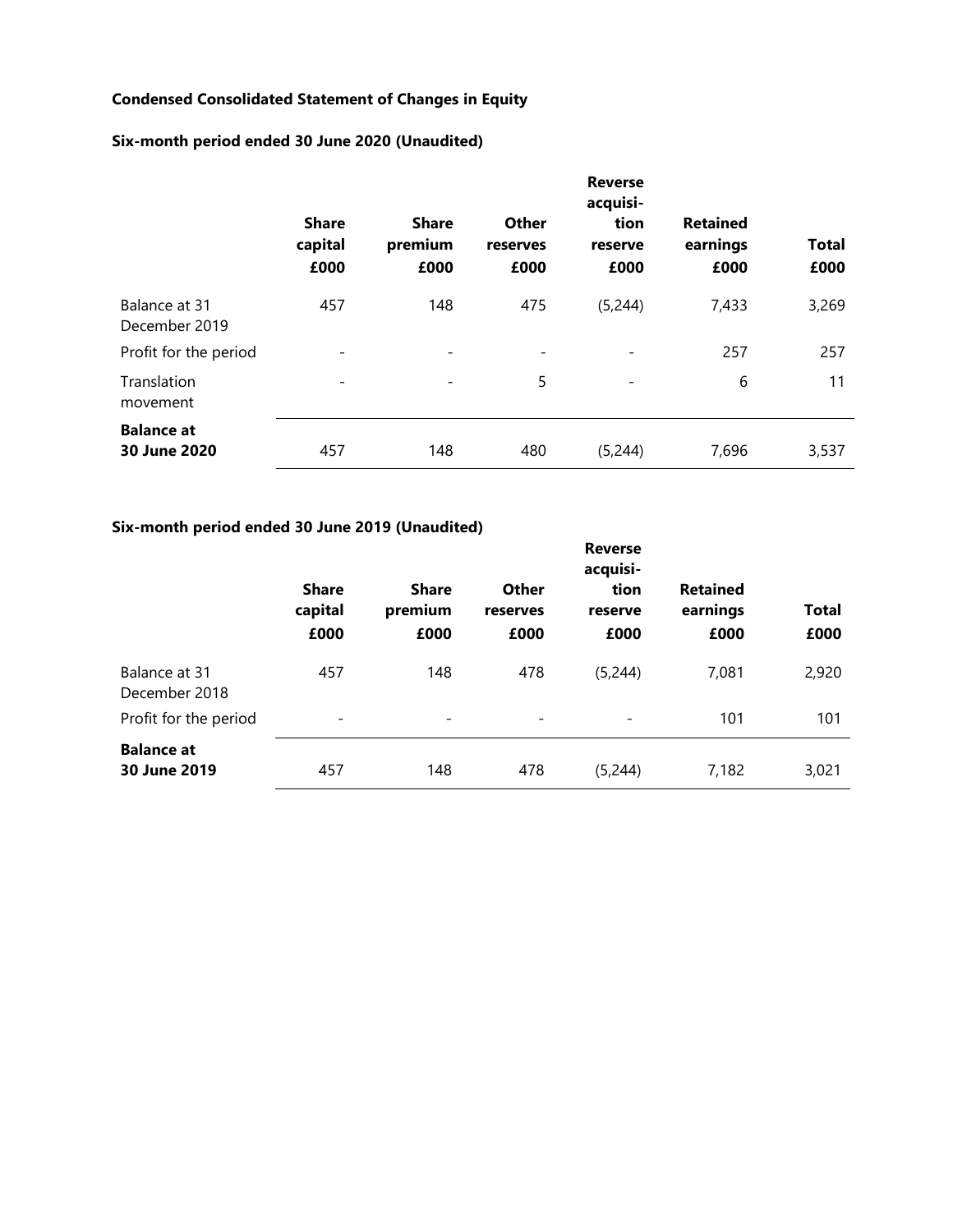# **Condensed Consolidated Statement of Changes in Equity**

|                                                  | <b>Share</b><br>capital<br>£000 | <b>Share</b><br>premium<br>£000 | <b>Other</b><br>reserves<br>£000 | <b>Reverse</b><br>acquisi-<br>tion<br>reserve<br>£000 | <b>Retained</b><br>earnings<br>£000 | <b>Total</b><br>£000 |
|--------------------------------------------------|---------------------------------|---------------------------------|----------------------------------|-------------------------------------------------------|-------------------------------------|----------------------|
| Balance at 1 January<br>2019                     | 457                             | 148                             | 478                              | (5, 244)                                              | 7,081                               | 2,920                |
| Profit for the period<br>Translation<br>movement |                                 |                                 | $\overline{\phantom{a}}$<br>(3)  |                                                       | 352                                 | 352<br>(3)           |
| <b>Balance at</b><br>31 December 2019            | 457                             | 148                             | 475                              | (5, 244)                                              | 7,433                               | 3,269                |

# **Year ended 31 December 2019 (Audited)**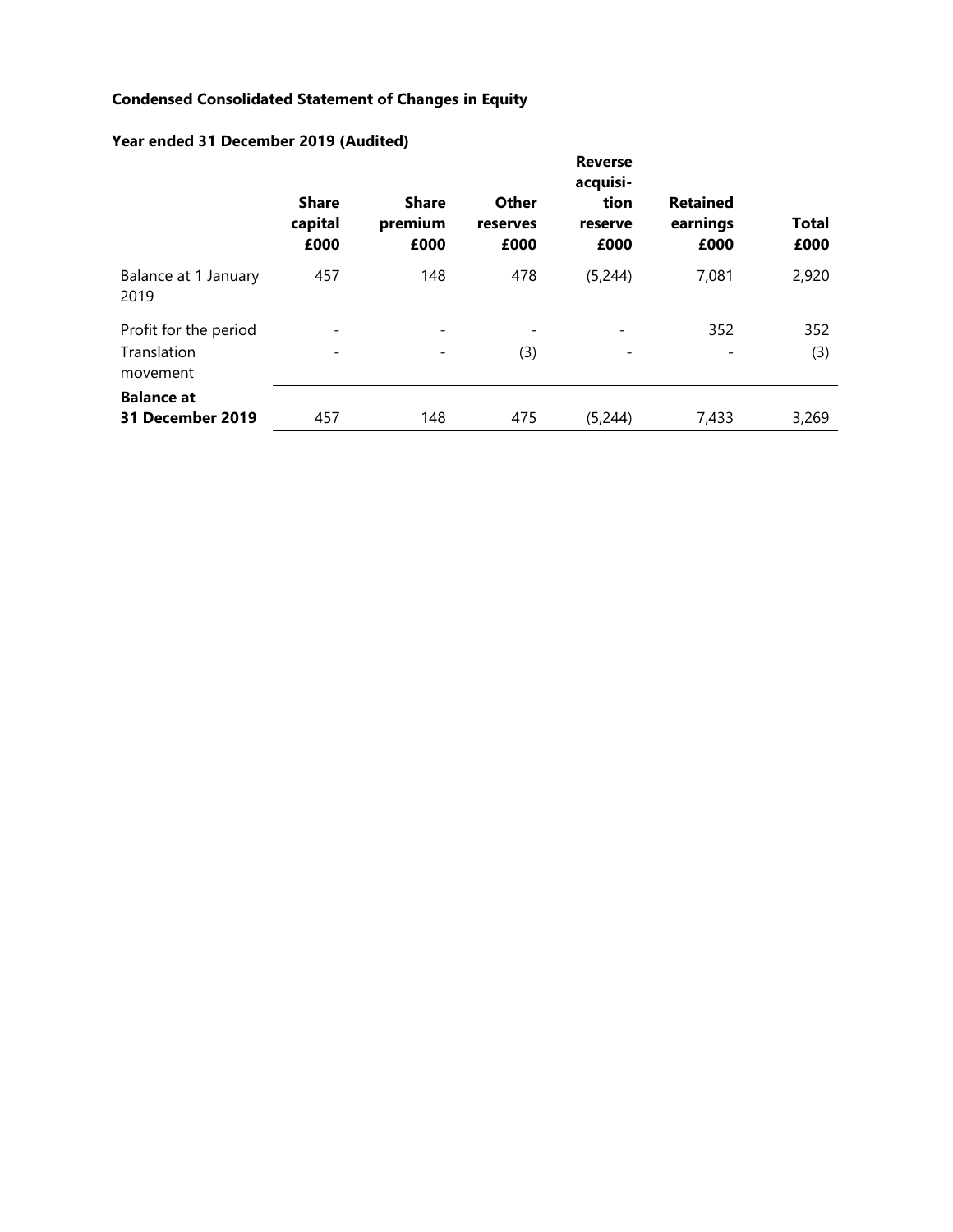## **Condensed Consolidated Statement of Cash flows For the 6 months to 30 June 2020**

|                                                                           | <b>Unaudited</b><br><b>6 Months</b><br>ended<br>30 June<br>2020<br>£000 | <b>Unaudited</b><br><b>6 Months</b><br>ended<br>30 June<br>2019<br>£000 | <b>Audited</b><br>12 Months<br>ended<br>31 December<br>2019<br>£000 |
|---------------------------------------------------------------------------|-------------------------------------------------------------------------|-------------------------------------------------------------------------|---------------------------------------------------------------------|
| <b>Cash flows from operating activities</b>                               |                                                                         |                                                                         |                                                                     |
| Profit before tax                                                         | 257                                                                     | 101                                                                     | 352                                                                 |
| Adjustments for:                                                          |                                                                         |                                                                         |                                                                     |
| Amortisation of Intangible Assets                                         | 100                                                                     | 80                                                                      | 171                                                                 |
| Depreciation of property, plant and equipment                             | 66                                                                      | 74                                                                      | 148                                                                 |
| Depreciation of right-of-use assets                                       | 28                                                                      |                                                                         | 58                                                                  |
| Unrealised currency translation movement                                  | 6                                                                       |                                                                         | (3)                                                                 |
| Interest expense                                                          | 19                                                                      | 19                                                                      | 44                                                                  |
| Operating cash flows before movement in working<br>capital and provisions | 476                                                                     | 274                                                                     | 770                                                                 |
| Decrease in inventories                                                   | 6                                                                       | 1                                                                       | 3                                                                   |
| Decrease/(increase) in trade and other receivables                        | 202                                                                     | (81)                                                                    | (317)                                                               |
| Increase/(decrease) in trade and other payables                           | 346                                                                     | (20)                                                                    | (98)                                                                |
| Cash generated by operations                                              | 1,030                                                                   | 174                                                                     | 358                                                                 |
| Interest paid in cash                                                     | (15)                                                                    | (19)                                                                    | (34)                                                                |
| Net cash from operating activities                                        | 1,015                                                                   | 155                                                                     | 324                                                                 |
|                                                                           |                                                                         |                                                                         |                                                                     |
| <b>Cash flows from investing activities</b>                               |                                                                         |                                                                         |                                                                     |
| Purchases of property, plant and equipment                                | (32)                                                                    | (27)                                                                    | (72)                                                                |
| Development expenditure capitalised                                       | (229)                                                                   | (195)                                                                   | (385)                                                               |
| Net cash used in investing activities                                     | (261)                                                                   | (222)                                                                   | (457)                                                               |
| <b>Cash flows from financing activities</b>                               |                                                                         |                                                                         |                                                                     |
| Repayments of borrowings                                                  | (14)                                                                    | (24)                                                                    | (34)                                                                |
| Repayments of lease liability                                             | (8)                                                                     | (52)                                                                    | (126)                                                               |
| Net cash used in financing activities                                     | (22)                                                                    | (76)                                                                    | (160)                                                               |
| Net increase/(decrease) in cash and cash<br>equivalents                   | 732                                                                     | (124)                                                                   | (293)                                                               |
| Net cash and cash equivalents at beginning of<br>period                   | 320                                                                     | 613                                                                     | 613                                                                 |
| Net cash and cash equivalents at end of period                            | <u>1,052</u>                                                            | 489                                                                     | 320                                                                 |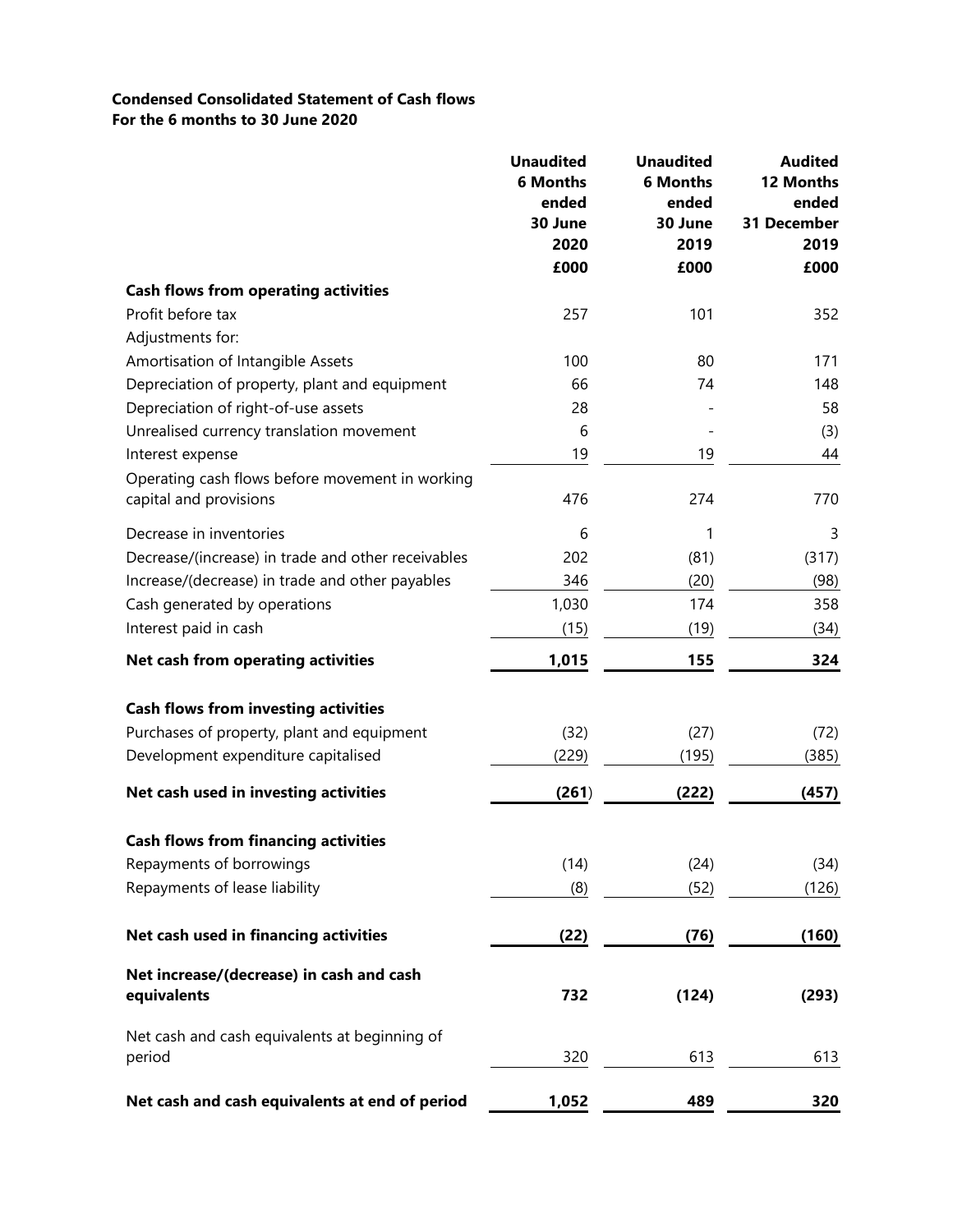### **Crimson Tide Plc**

### **Notes to the Unaudited Interim Results for the 6 months ended 30 June 2019**

### **1. General information and basis of preparation**

Crimson Tide plc is a public company, limited by shares, and incorporated and domiciled in the United Kingdom. The Company has its listing on AIM. The address of its registered office is Oakhurst House, 77 Mt. Ephraim, Tunbridge Wells, Kent, TN4 8BS.

### *Basis of preparation*

The condensed consolidated interim financial statements ("interim financial statements") have been prepared in accordance with International Accounting Standard 34 *Interim Financial Reporting* using accounting policies that are consistent with those applied in the previously published financial statements for the year ended 31 December 2019, which have been prepared in accordance with IFRS as adopted by the European Union.

The information for the period ended 30 June 2020 has neither been audited nor reviewed and does not constitute statutory accounts as defined in section 434 of the Companies Act 2006.

The interim financial statements should be read in conjunction with the consolidated financial statements for the year ended 31 December 2019. A copy of the statutory accounts for that period has been delivered to the Registrar of Companies. The auditor's report on those accounts was unqualified and did not contain statements under section 498 (2) or (3) of the Companies Act 2006.

### *Going concern*

The financial statements are prepared on the going concern basis. The financial position of the Company, its cash flows and liquidity position are described in the interim financial statement and notes. The Company has the financial resources to continue in operation for the foreseeable future, a period of not less than 12 months from the date of this report.

#### **2. Revenue and operating segments**

The Group has two main regional centres of operation; one in the UK, the other in Ireland but the Group's resources, including capital, human and non-current assets are utilised across the Group irrespective of where they are based or originate from. The Board is the chief operating decision maker ("CODM"). The CODM allocates these resources based on revenue generation, which due to its high margin nature and the Group's reasonably fixed overheads, in turn drives profitability and cashflow generation. The Board consider it most meaningful to monitor financial results and KPIs for the consolidated Group, and decisions are made by the Board accordingly.

In due consideration of the requirements of IFRS 8 Operating Segments, the Board consider segmental reporting by (i) business activity, by turnover, and (ii) region, by turnover to be appropriate. Business activity is best split between (i) the strategic focus of the business, i.e. mobility solutions and the resulting development services that emanate from that and (ii) hardware sales to existing customers.

Segment information for the reporting periods is as follows: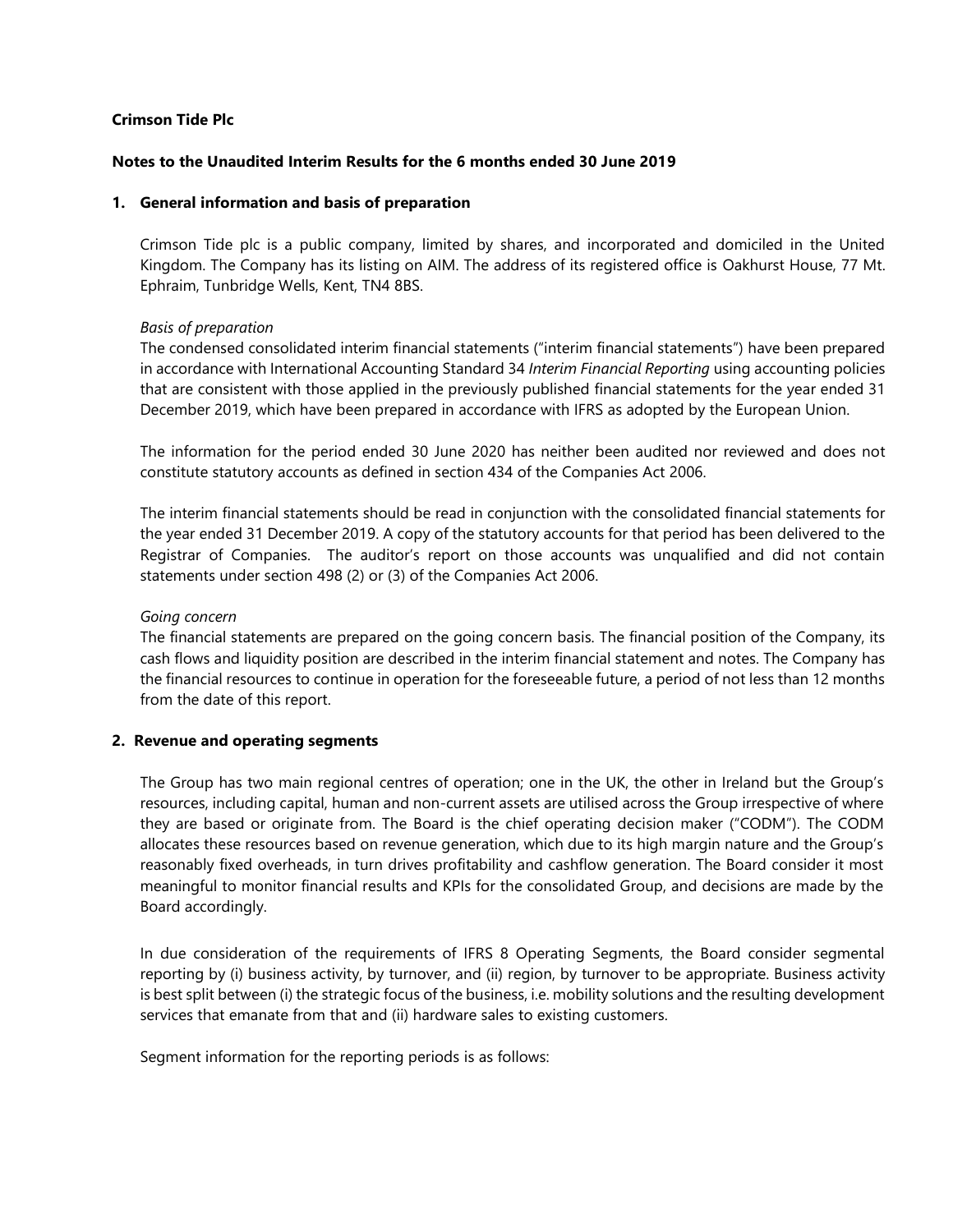|                                     | <b>Unaudited</b><br><b>6 Months</b><br>ended<br>30 June<br>2020 | <b>Unaudited</b><br><b>6 Months</b><br>ended<br>30 June<br>2019 | <b>Audited</b><br>12 Months<br>ended 31<br><b>December</b><br>2019 |
|-------------------------------------|-----------------------------------------------------------------|-----------------------------------------------------------------|--------------------------------------------------------------------|
| <b>Revenue by business activity</b> |                                                                 |                                                                 |                                                                    |
| Mobility solutions                  | 1,545                                                           | 1,267                                                           | 2,921                                                              |
| Hardware sales under IFRS 15        | 225                                                             |                                                                 |                                                                    |
|                                     | 1,770                                                           | 1,267                                                           | 2,921                                                              |

Hardware sales were not material in prior periods.

Revenue can be further analysed by geographic reason as follows:

|                              | <b>Unaudited</b><br><b>6 Months</b><br>ended<br>30 June<br>2020 | <b>Unaudited</b><br><b>6 Months</b><br>ended<br>30 June<br>2019 | <b>Audited</b><br>12 Months<br>ended 31<br><b>December</b><br>2019 |
|------------------------------|-----------------------------------------------------------------|-----------------------------------------------------------------|--------------------------------------------------------------------|
| Revenue by geographic region |                                                                 |                                                                 |                                                                    |
| UK                           | 1,640                                                           | 1,139                                                           | 2,261                                                              |
| Ireland                      | 130                                                             | 128                                                             | 260                                                                |
|                              | 1,770                                                           | 1,267                                                           | 2,921                                                              |

### **3. Earnings per share**

The calculation of the basic earnings per share is based on the profit attributable to ordinary shareholders and the weighted average number of ordinary shares in issue during the period.

The calculation of the diluted earnings per share is based on the profit per share attributable to ordinary shareholders and the weighted average number of ordinary shares that would be in issue, assuming conversion of all dilutive potential ordinary shares into ordinary shares.

Reconciliations of the profit and weighted average number of ordinary shares used in the calculation are set out below: